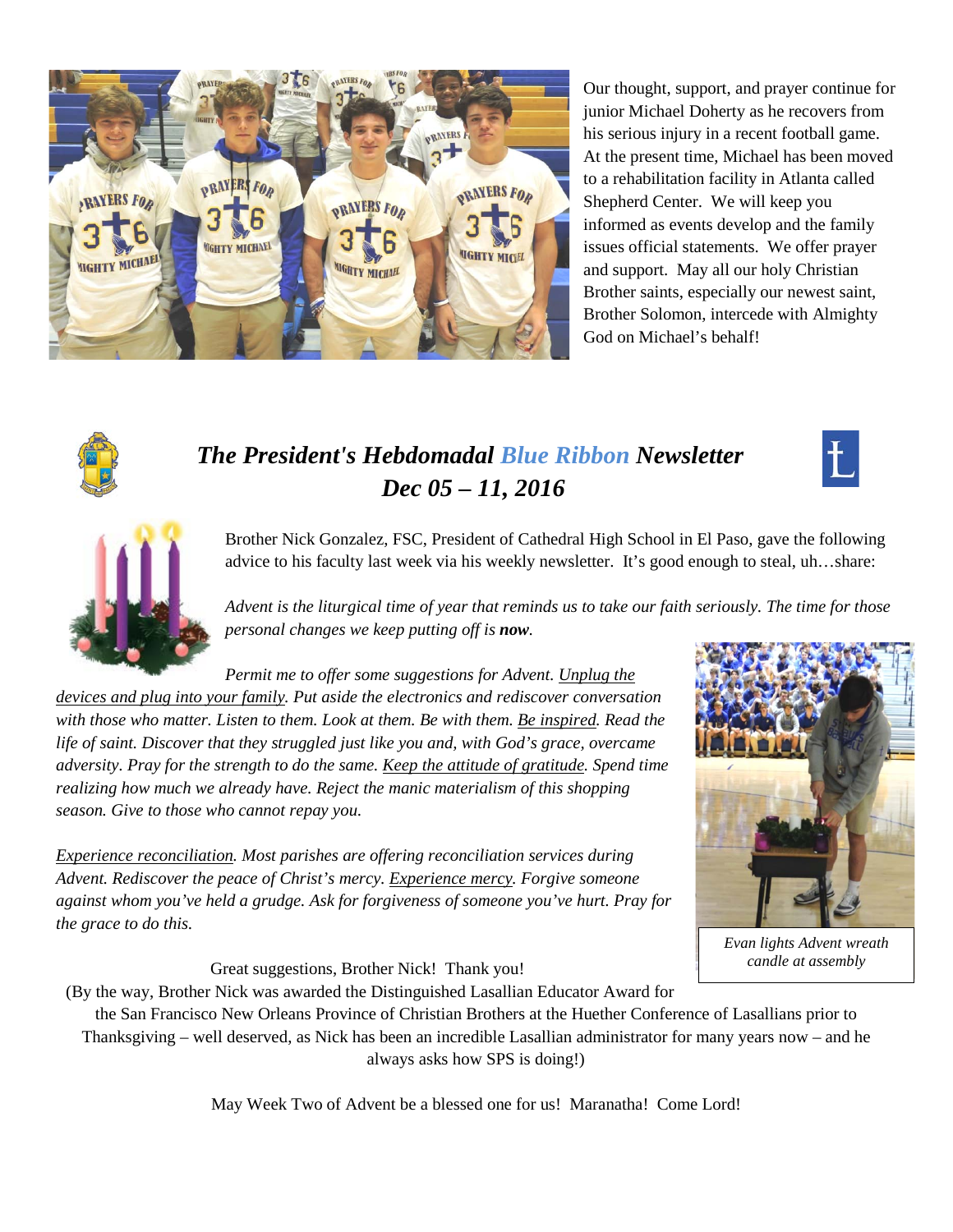### *Dress Uniform Day on Thursday, Dec 8!*

**Mon, Dec 5 (Regular; A B C D)**

- **This Day in History:** In 1901, **Walter Elias Disney** is born. Watch a Disney classic today!
- **Bathtub Party Day:** Relax with a good soak!
- **Sachertorte Day:** Forget your diet today and enjoy this classic Viennese chocolate treat.
- **Basketball:**  $9^{th}$  & JV v. Lakeshore  $(6 \& 7)$
- **Cross Country Awards Banquet (6 at Benedict's)**

### **Tue, Dec 6 (Assembly and Pack Time; E F G A)**

• **Mass at 7 am; come join us**



• **Traditional Feast of St. Nicholas**: From American Catholic.org: *Eastern and Western Churches honor Nicholas; it is claimed that, after the Blessed Virgin, he is the saint most pictured by Christian artists. We can pinpoint only the fact that Nicholas was the fourth-century bishop of Myra, a city in Lycia, a province of Asia Minor. Perhaps the best-known story about Nicholas concerns his charity toward a poor man who was unable to provide dowries for his three daughters of marriageable age. Rather than see them forced into prostitution, Nicholas secretly tossed a bag of gold through the poor man's window on three separate occasions, thus enabling the daughters to be married. Over the centuries, this particular legend evolved into the custom of gift-giving on the saint's feast. In English-speaking countries, St. Nicholas became, by a twist of tongue, Santa Claus expanding the example of generosity showed by this holy bishop.*

- **TDIH:** In 1884, in Washington, D.C., workers place a nine-inch aluminum pyramid atop a tower of white marble, completing the construction of the Washington Monument
- **Cross Country State Championship Assembly (8 am)**
- **Wolf Packs meet to prepare luminaria bags**
- **Soccer:** JV & Varsity at Covington

### **Wed, Dec 7 (Regular; B C D E)**

- **Mass at 7 am**
- **TDIH: Pearl Harbor Day.** In 1941, The Empire of Japan attacks Pearl Harbor. This "day which will live in infamy" forced the US into World War II. We remember those who gave their lives, fighting for our freedom.
- Letter Writing Day: When was the last time you actually wrote a letter? Been too long? Then write one today!
- **•** Basketball:  $9<sup>th</sup>$  & JV at Mandeville
- **Wrestling:** SPS at Holy Cross for dual meet
- **Theater II Class Scene Presentation (6 in theater). You are invited to attend.**

### **Thu, Dec 8 (Solemnity of the Immaculate Conception; Mass schedule; F G A B)**

- **Dress Uniform Day**!
- In his meditation for the **Immaculate Conception**, Saint John Baptist de La Salle tells the early brothers to *"Look upon Mary as the masterpiece from God's hands and ask him to free you from everything that might contribute to make you fall into the least fault, especially into any sins to which you are inclined."* So great was this feast in the Brothers' history that in the rules of some early communities, the brothers are told that "everything that is most beautiful will be used" to celebrate it. And considering the austerity in which the early brothers lived, that's an important statement! May Our Lady, so important to our Lasallian heritage, shower us with blessings! May

"everything that is most beautiful" on our campus, especially the students & faculty, give honor to her always.

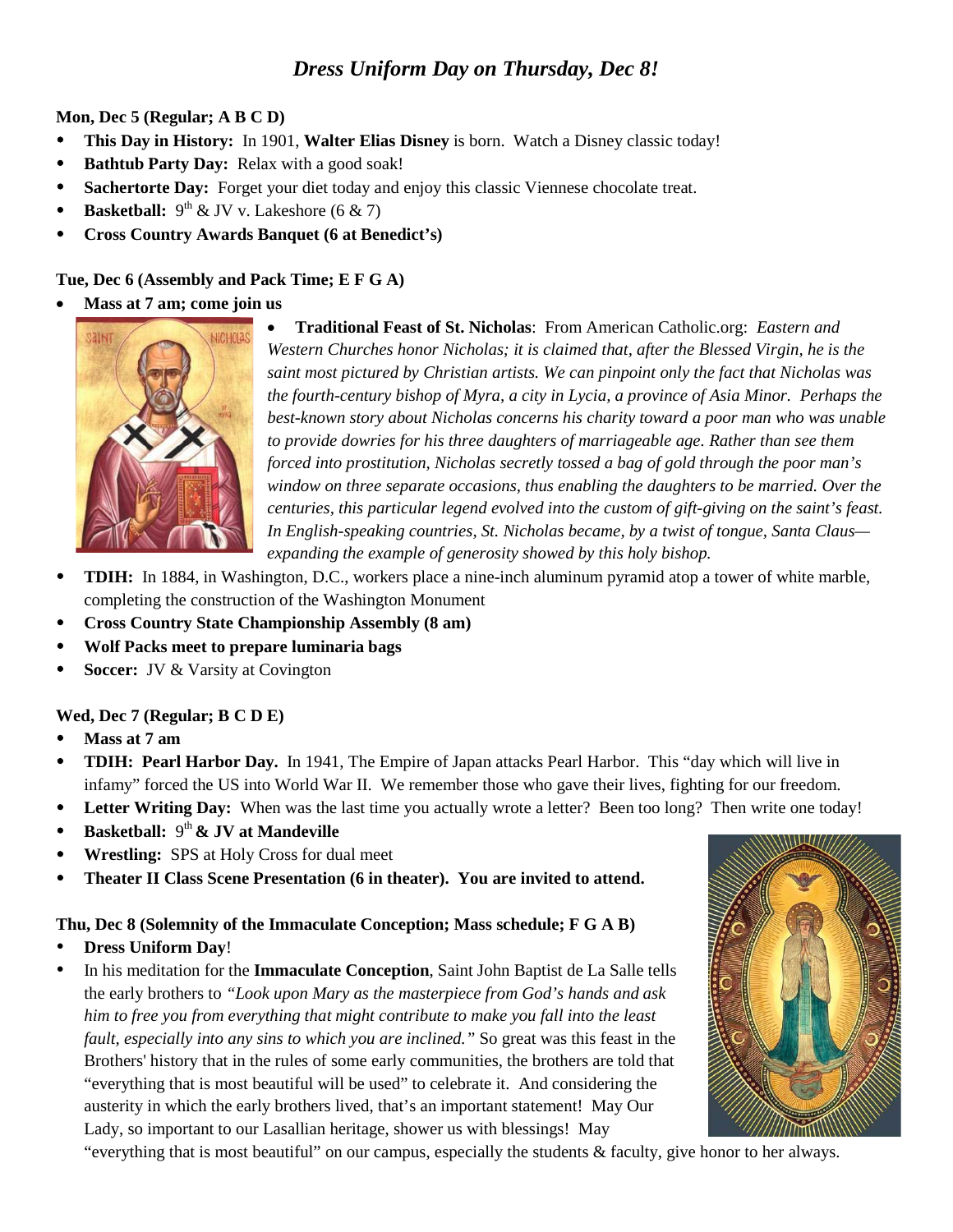- **TDIH:** In 1980, John Lennon, a former member of the Beatles, the rock group that transformed pop music in the 1960s, is shot and killed by an obsessed fan in NYC. All he was saying was give peace a chance.
- **TDIH II:** I1660, **a female actress appeared as Desdemona** in Shakespeare's *Othello,* probably the first appearance by a woman actress in England. For years, female roles were played by boys or men. The British saw women on stage much earlier when a traveling troupe from France included women as well as men. But they were not received well —

according *to* one audience member, the women were "hissed, hooted, and pippin-pelted off the stage." In 1632, William Prynne published a 1,100-page document condemning the theater, particularly female actresses. But by 1660, actors were confident enough to feature a woman as Desdemona in *Othello.* There is no record of who the actress was,

but scholars guess that it was Margaret Hughes, whom Samuel Pepys described as "a mighty pretty woman."

- **National Brownie Day:** Enjoy this chewy, chocolate treat!
- **Snack Day:** Thanks, Mothers' Club, for having snack day on National Brownie Day!
- **Basketball:** Varsity in East Ascension Tournament
- **Luminaries – 6 pm.** Come join this annual Christmas display on our campus! Thanks to Student Council, Mothers' Club, Campus Ministry, Physical Plant, Liturgical Band, Marching Wolves, Jazz Band and all who help with this incredible "festival of lights" on our campus. The Christian Brothers were among the first to bring this holiday treat to the Covington area since they were knowledgeable about it from their schools in New Mexico.



*Mr. Lahey & Robert celebrate with post-blood giving juice.*

#### **Fri, Dec 9 (Regular; Feast of St. Juan Diego; C D E F)**

• Today's feast celebrates Mary's appearance to Juan Diego, an Indian peasant, in Mexico City. She told Juan, *"I will show and offer all my love, compassion, and help to the people. I am your merciful Mother. I will hear their weeping and their sorrows and will remedy their suffering."* She told Juan to ask the bishop to build a cathedral in her honor. The skeptical bishop asked for a sign; Juan offered his coat, where the image of Mary (still existing today) was miraculously imprinted as Our Lady of Guadalupe. "Guadalupe" means River of Light. Mary gave birth to Jesus, Light of the World

• **TDIH:** In 1854, Alfred Lord Tennyson's poem "The Charge of the Light Brigade," is published. It commemorates the courage of 600 British soldiers charging a heavily defended position during the Crimean War.

• **TDIH: In 1608,** British poet John Milton is born. Considered by some to be second only to Shakespeare, his

works include *Paradise Lost & Paradise Regained.*

- **TDIH:** In 1886, American industrialist Clarence Birdseye was born in Brooklyn. He developed a method of deepfreezing foods and was a founder of General Foods Corp.
- **National Pastry Day:** Indulge with your favorite pastry today!
- **Soccer:** JV in Hahnville Tournament; 9th & Varsity v. Bonnabel
- **Basketball:** Varsity in East Ascension Tournament

*Dress Uniform Day on Thursday, Dec 8!*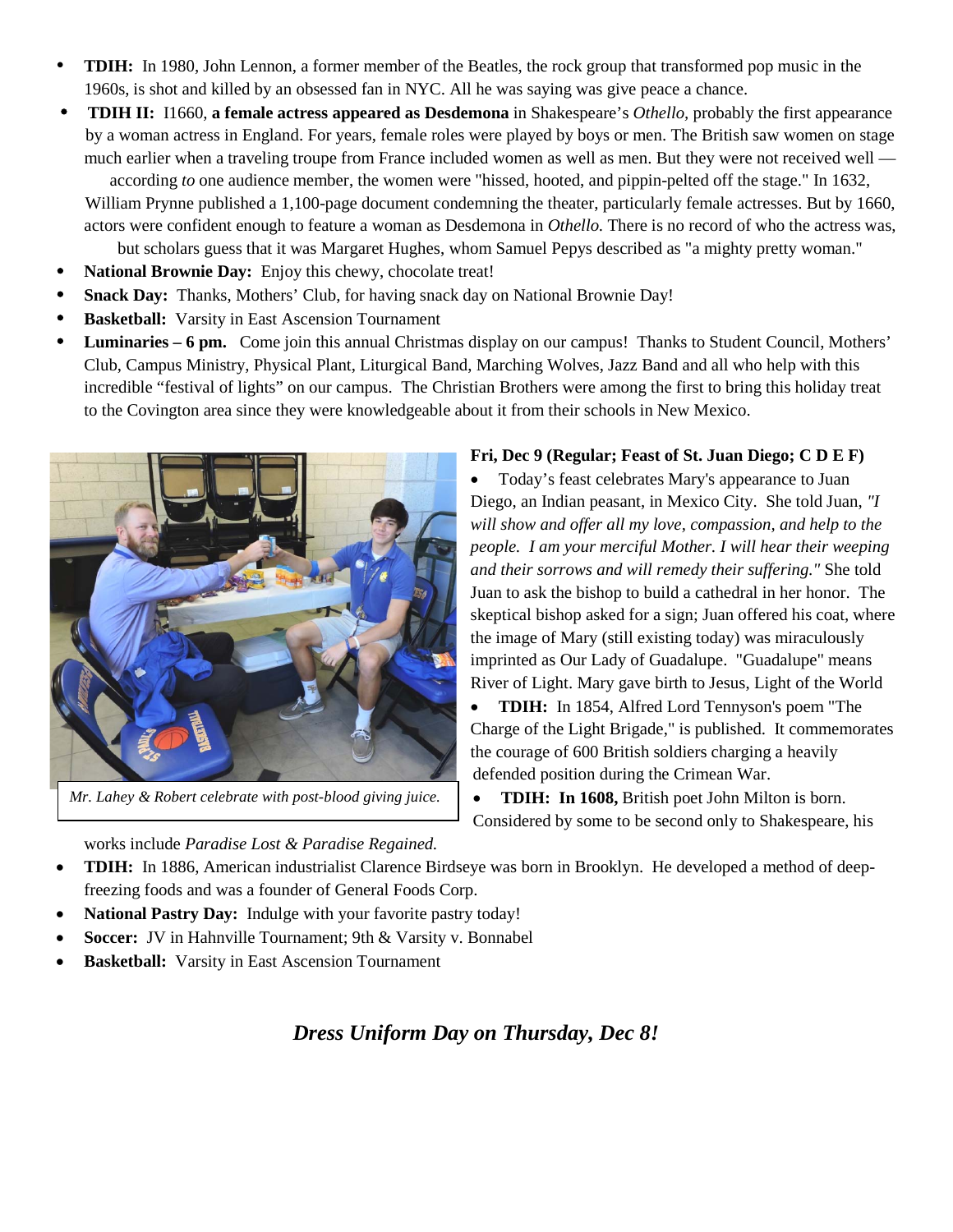### **Sat, Dec 10**

- **TDIH:** In 1830, famous American poet Emily Dickenson is born. Read some Emily today!
- **TDIH:** In 1896, Swedish chemist and inventor of dynamite Alfred Nobel died in Italy. His will stipulated that his substantial estate be used for awards recognizing persons who have made valuable contributions to humanity. Today, Nobel Prizes are awarded in chemistry, physics, medicine, economics, literature (yeah!) and peace on the anniversary of his death. Each prize is valued at about \$1 million.
- **TDIH:** In 1898, The Treaty of Paris was signed between the US and Spain following Spain's defeat in the Spanish-American War. The US gained the Philippine Islands, Guam and Puerto Rico and Spain withdrew from Cuba. The treaty passed by a single vote in the US Senate and was signed by President William McKinley.
- **Human Rights Day** promotes awareness of human rights issues around the world, and highlights the efforts of the United Nations to improve global human rights conditions.
- **Dewey Decimal Day:** Today honors the birthday of Melvin Dewey who created the numerical classification of books used by libraries, known as Dewey Decimal System. If you are really bored, listen to the Dewey Decimal System Rap at [http://www.youtube.com/watch?v=NHiUQb5xg7A#t=26.](http://www.youtube.com/watch?v=NHiUQb5xg7A#t=26) Visit the library and review the DDS!
- **ACT on campus this morning**
- **Basketball:**  $8^{th}$  at John (11) and v. Brother Martin (1)
- Soccer: 8 in Brother Martin Tournament; 9<sup>th</sup> in Lafayette High Round Robin; JV in Hahnville Tournament;
- **Wrestling:** Jr Hi in Holy Cross Tournament; Varsity in Catholic High tournament
- **Basketball:** Varsity in East Ascension Tournament
- **Marching Wolves in Mandeville Christmas Parade**
- **8th & 9th Grade Christmas Dance (BAC)**

**Sun, Dec 11 -- Third (Gaudete – rejoice!) Sunday of Advent; the pink candle on the Advent wreath is lit to signify joy! I encourage Catholic families to attend mass and non-Catholic families to attend a place of worship of choice.**

- **TDIH:** In 1941, Germany declares war on the US, bringing the US into the European WWII Theater of operations.
- **TDIH II: IN 2013**, we dedicated the **Alumni Veteran Plaque** in La Salle Hall.The late Mr. Harry Friedman '33 donated funds for a memorial to all SPS Alumni Veterans. The plaque is hung by the ROTC classroom. I doubt if many of us even know about this plaque, much less have taken the time to look at it and perhaps read some of the names. Sad. And I'm guilty, too, as I just walk by it so many times. In view of today's TDIH, it was an appropriate

day for dedication. We give thanks for all who have so served our country, especially our SPS alums. Let's remember them! Alumni Director Al Nastasi is currently updating the plaque.

### **Musings on Last Week:**

- **Hornbeck Offshore Services PLTW Praise:** Five teachers from St. Joseph Academy in Baton Rouge (a 2016 Blue Ribbon school) spent Monday on our campus visiting our Hornbeck Offshore Services PLTW classes as they are considering adopting this national curriculum. They were impressed – naturally!
- **I Give Catholic:** Last Tuesday was a grand success, with SPS garnering 157 gifts totaling \$14,850. We were the second highest school in the number of gifts. Many, many thanks to our generous supporters, those



faculty and students who made videos and the Development Team for organizing and promoting the event. Special thanks to Mimi Montiero who was tenacious in promoting this event with our constituencies.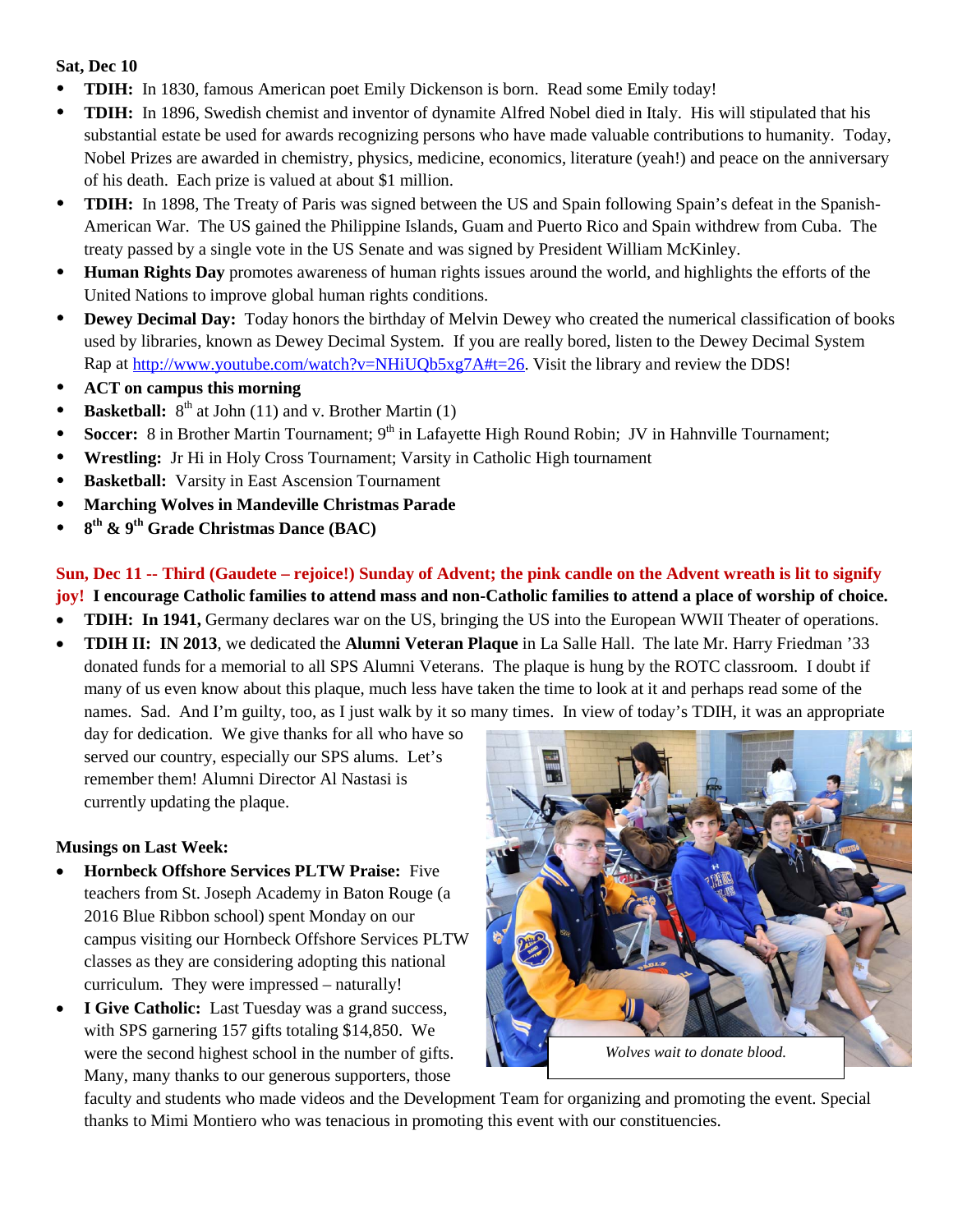- **Social Studies Speaker Series:** Mr. Will Boudreaux, a founder of Netchex, spoke to students last Monday, giving them practical, real-world business advice. Thanks to Brian Logarbo, Scott Evans and junior Christian Evans for their work promoting the speaker series.
- **AFJROTC Color Guard** presented the colors at the New Orleans Pelicans' BB game last Tue. Well, done.
- Wolf Tracks: Thanks, Danielle Lavie, for another great issue.
- v **Advent & First Friday Devotions:** *Wait for the Lord, whose day is near! Wait for the Lord, be strong; take heart!*  These words are being sung by our students in chapel at the beginning of each period's religion classes during Advent. It's a powerful moment in the faith life of our students. Ask your son about these services.
- **Wrestling:** The grappling wolves wrestled strong in Atlanta, finishing  $7<sup>th</sup>$  out of 25 excellent teams.
- v **Basketball:** A semi-finalist in the prestigious CYO Tournament! Kudos!
- **Soccer:** Wolves were strong against Mandeville & Newman and younger Wolves looked good, too.
- v **Cross Country Fun Run** was a big success! Thanks, CC!
- **Mothers Club:** Moms gave up Saturday in order to open the bookstore for Christmas shopping very successful!
- Fire Drill: We again practiced this drill on Friday but were a little sluggish. We will do better next time!
- **Blood Drive:** Excellent response from our Wolves who gave "the gift of life." 50 pints were donated.
- **Bitterwolf Funeral:** Mr. Gordon Bitterwolf, Class of 1954, died last week and his funeral was held in our chapel on Saturday. Mr. Bitterwolf is the father of SPS alum Mark Bitterwolf '83 and grandfather of current student Thomas '21 and future student Daniel '22 as well as Hunter and Grant Ward. He was a staunch supporter of SPS, loved to follow our successes and regularly wrote me to sing our praises. He was also the founder of Uniforms by Bayou, which supplies our uniform shirts, socks and ties. We extend sympathy to his family. I am confident that he will intercede with Almighty God for SPS. The family graciously requested donations to SPS in lieu of flowers. We are grateful.
- **Sacrament of Reconciliation:** Many students went to confession. We are grateful to the priests who helped.
- **Robo-Wolves** were on the prowl Sat and returned with a FIRST PLACE trophy (out of 22 teams) in Vex Robotics competition at Holy Cross. Geaux Robo-Wolves! We are very proud of you!



*Pierre the Pelican poses with AFJROTC Color Guard Wolves who presented the colors at last week's Pelicans' game.*

**Advent Feedback:** One parent liked my Advent message last week enough to send me an article on one of the most important characteristics for success in health, work, and life as shown by over 40 years of research at Stanford University. Beginning with the famous "marshmallow experiment" published in 1972 (children could choose to have one marshmallow now or two if they waited 15 minutes), researchers conducted follow up studies and tracked each child's progress in a number of areas. **They found that the children who were willing to delay gratification and waited to receive the second marshmallow ended up having higher SAT scores, lower levels of substance abuse, lower likelihood of obesity, better responses to stress, better social skills as reported by their parents, and generally better scores in a range of** 

**other life measures.** The researchers followed each child for more than 40 years and over and over again, the group who waited patiently for the second marshmallow succeeded in whatever capacity they were measuring. **In other words, this series of experiments proved that the ability to delay gratification was critical for success in life.** Now if we could only get our students to buy into this! Here's the full article: <http://jamesclear.com/delayed-gratification>

**Alum Update:** Evan Bergeron '09 (brother of senior Thomas Harris & pre-freshman Jacob Harris) works for Alaska Crossings, a short-term intensive behavioral health program dedicated to helping youth learn and develop the skills they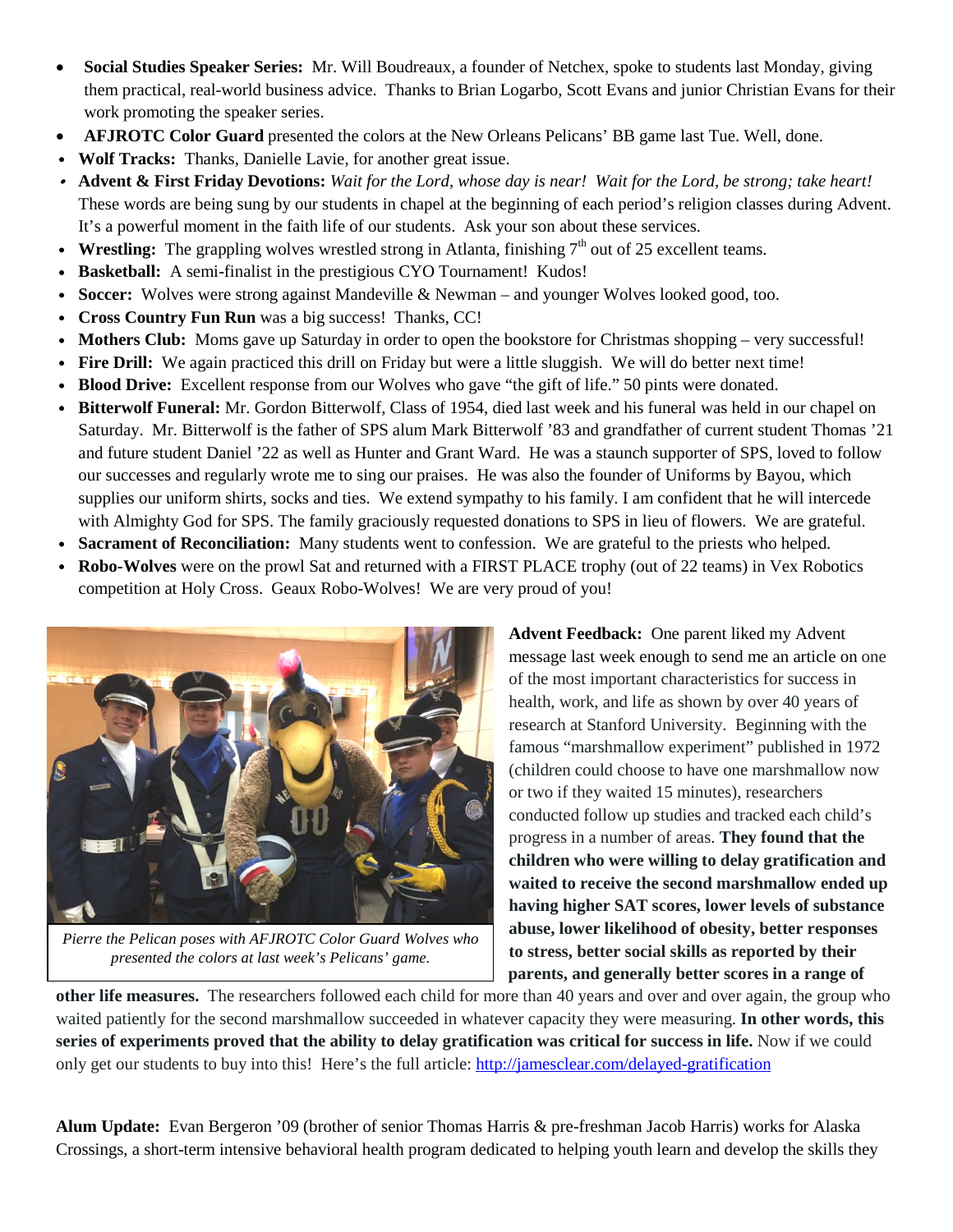need to succeed. Alaska Crossings combines therapeutic interventions with outdoor and expeditionary activities which provide a powerful catalyst for engaging in the process of change. Evan is currently on a 48 day "expeditionary activity"

in the Alaskan wilderness with ten boys. His mom says he keeps in senior cross in his shirt pocket, close to his heart. We rejoice in the good that Evan is doing with the young people of Alaska – very Lasallian work – and pray for him.

**Application Letter Excerpts:** Here are some more memorable lines from next year's application letters:

- *My family decided we would also go to other open houses to see what they were like. The other schools were nice, but I just felt like something was missing. It's hard to explain, but I just feel like St. Paul's is a good fit for me.*
- *I have always thought about attending St. Paul's, but it dawned on me when I went to Shadow Day that I had to go to your school.* [Then I guess we will have to take him!]
- *After Shadow Day, I realized that Saint Paul's has a lot more to offer than a great soccer team.* [Much more!]
- *The classes I visited seemed like they were challenging. My parents tell me that's a good thing.* [I like these parents!]
- *My favorite part of shadow day was when I got to drop in on the 3D modeling class. I was speechless. My dad learned that the students were using the Revit 3D modeling program. This is the same program that my dad uses at his job! How cool was that?* [Pretty cool, indeed!]
- *I think I would benefit from attending St. Paul's by continuing my education, getting smarter, stronger, and growing into a well rounded young man.* [And the world needs well rounded people!]

**Admissions:** At this point, any new  $8<sup>th</sup>$  grade applications for next year will be on a "wait list" basis. We are VERY pleased with the quantity and quality of the Class of 2022.

**Thanksgiving to Christmas:** I know I mentioned this last week, but it bears repeating: This period of the year can challenge us. While it should be a time of good will and cheer, often we find ourselves handling crisis. We will handle this through Lasallian virtues of caring and vigilance. **Please stress with your sons that we will enforce all rules during this time and teach to the very end of the semester.** We will show the students that we care, but be vigilant at all times.

**"Text Neck**," the posture formed by leaning over a cell phone while reading and texting, is a big problem, according to the author of a newly published study in the National Library of Medicine. Kenneth K. Hansraj, chief of spine surgery at New York Spine Surgery & Rehabilitation Medicine, says the bad posture can put up to 60 pounds of pressure on the upper spine — sometimes for several hours a day, depending on how often people look at their devices. For more info, go to:<http://wwno.org/post/keep-your-head-text-neck-takes-toll-spine>

## *Dress Uniform Day on Thursday, December 8!*

**The Annual Fund:** Annual Fund Drive – just like almost every other private school – if officially underway. I'm humbled, however, by the number of you who have anticipated the drive and have already sent in your donations. I spelled out the details of the drive in an email and a brochure that was mailed, but know that its success is critical to Saint Paul's. Please keep this in mind as you plan your end of year giving. Again, thanks to all who have already contributed. We need almost everyone, to at least some degree, to follow suit.

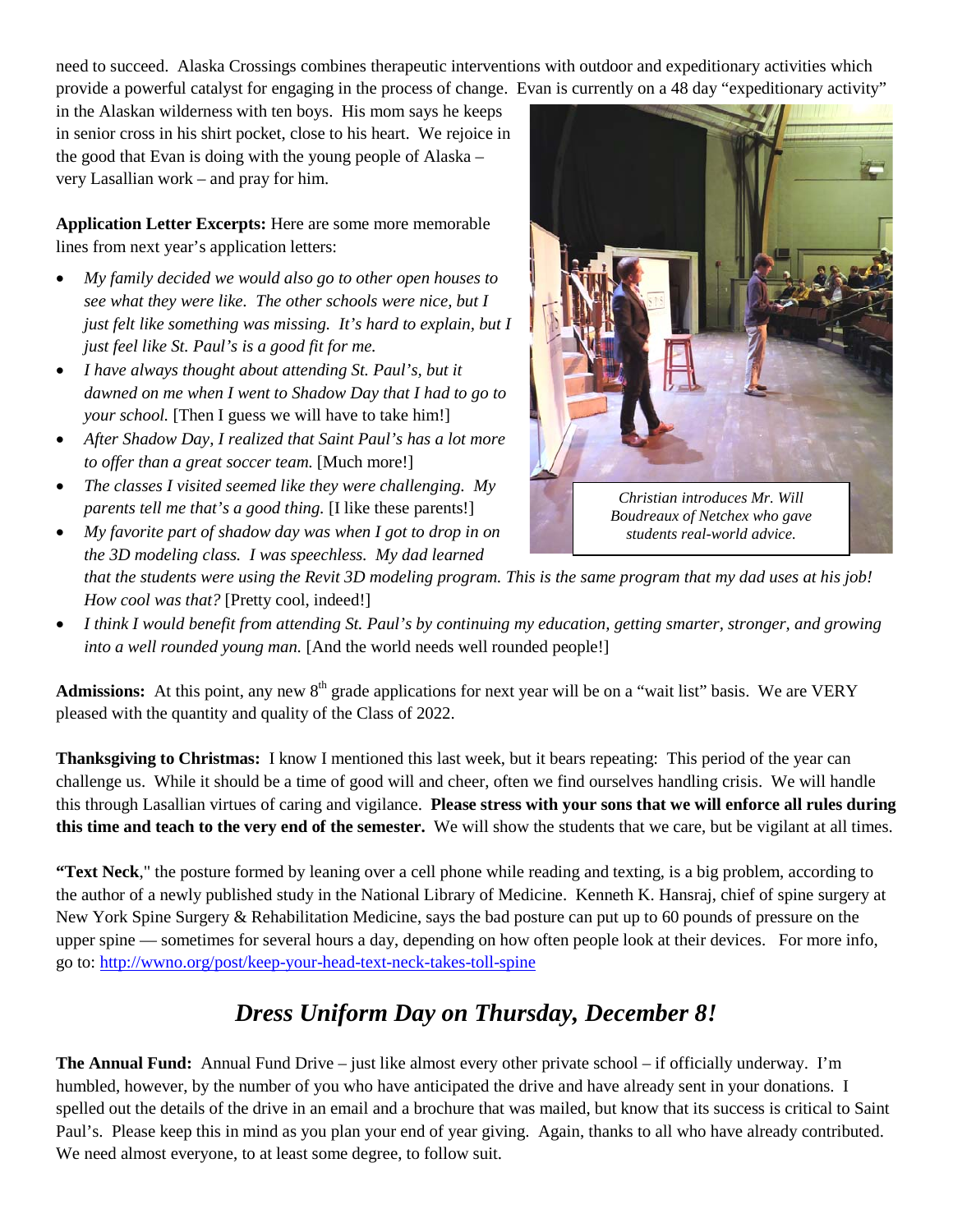**SERVICE HOURS**: As a Lasallian Catholic institution, we are called to demonstrate "Concern for the Poor and Social Justice." Our school wide response to this calling is our Serve Ten program. Every St. Paul's student is required to complete a minimum of ten (10) service hours during the school year. Service hours must be completed and submitted by May 1st, 2017 Acceptable service is that in which you volunteer with a charitable organization (like the Covington can also be sent to Mr. Ramon (*[j.ramon@stpauls.com](mailto:j.ramon@stpauls.com)*) Food Bank and local churches), assist the elderly, help someone less fortunate in the community, or assist at fundraisers for charitable organizations. . Assisting family is admirable, but does not count towards the service hour goal. Service hour forms can be found on the St.Paul's Edline homepage under "Links". Completed forms should be signed and turned in to the drop-off box in the library. Electronic submission of the forms as well as any questions relating to service hours



*Chapel Advent Wreath helps Wolves remember the reason for the season.*

**ADOPT-A-FAMILY**: This school year, we will be partnering with St. Tammany Project Christmas. We have "adopted" 40 children from 11 families in St. Tammany Parish. Each of these children has three wish list items that have been shared with the religion classes As in the past, we will ask for monetary donations that will be donated through your son's religion teacher to fund the purchase of the wish list items. If you son is also interested in being on the shopping team for each grade level, please reach out to your son's grade level moderator or Mr. Ramon [\(j.ramon@stpauls.com\)](mailto:j.ramon@stpauls.com)

**Senior Parents:** Senior Retreat is just around the corner. You should have received an email with all the details from Renee Miller and Lee Pierre, retreat coordinators. If you didn't receive this email, please email Renee at [reneep@stpauls.com](mailto:reneep@stpauls.com) or Lee at [leep@stpauls.com.](mailto:leep@stpauls.com)

**Uniform Shirts:** We have a large number of pre-owned uniform shirts in good condition if your son has outgrown his and purchasing new ones is difficult for you. Just come to the Admin Bldg. Nothing will be done to embarrass your son. We also have a number of khaki pants available – all for the taking.

**A Word about Exams:** Semester exams begin on Dec 13. The schedule is printed below. Remember that exams are SEMESTER exams which will cover the entire semester. The **semester grade** (the only grade that counts in GPA and the only grade on the transcript) will be averaged in the following manner: 40% for Quarter 1; 40% for Quarter 2; 20 % for the semester exam. Encourage your son, therefore, to take his exams seriously. **It's time to start reviewing**. A good review lasts several weeks and avoids last minute cramming. Learning how to study for semester exams will aid your son considerably in college.

**Sweatshirts & Cold Weather:** Only Saint Paul's outwear is permissible in cool/cold weather. **If your son needs an SPS sweatshirt and money is tight right now, just have him come see me. This will be handled confidentially and appropriately.** Remember that ONLY SPS cool weather clothing is allowed.

### *Dress Uniform Day on Thursday, December 8!*

**Important Driver's License Requirement:** A new requirement was added to the driver's license issuance process for all minor applicants. All minor applicants must produce proof the applicant has either received a diploma or is currently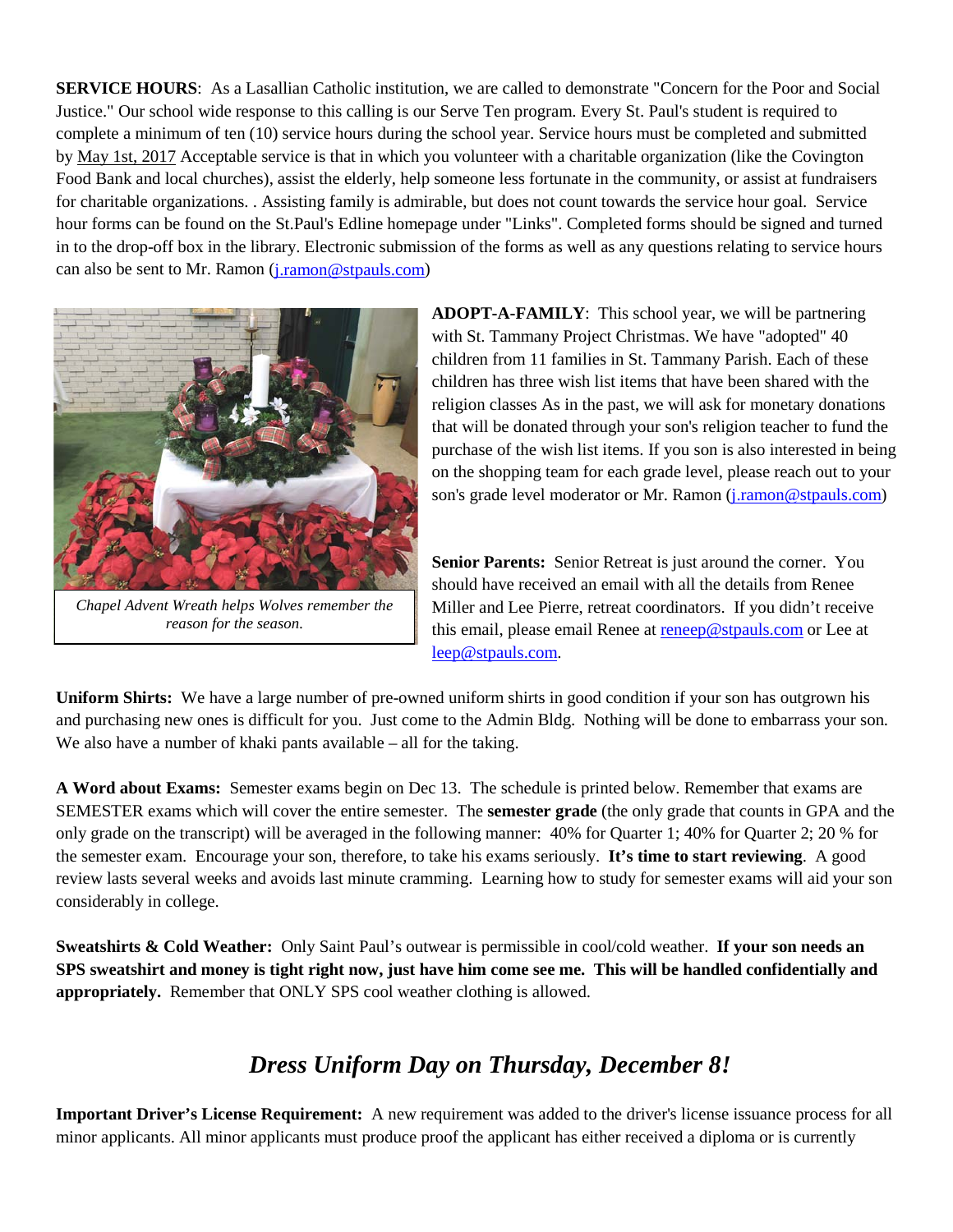enrolled in a high school program. This is done through a school attendance form from his or her high school prior to applying for a driver's license.

**PLEASE:** Our Attendance Office is being taxed to the max. Under ordinary circumstances, it is difficult enough to keep track of the students. When you call Erin and request "immediate" dismissal for a student, it places an unfair burden on her. If a student must leave school early, please send a written note with your student and have him check in with the attendance office when he comes to school to get a dismissal slip for the time requested. This is the policy in our handbook – which you pledged to uphold at the beginning of the year when you signed. And we just can't stop everything to deliver an assignment, a lunch, a message – we just don't have the personnel. Thanks for understanding.

**The Paper Wolf:** Read the award winning The Paper Wolf! [www.thepaperwolf.com.](http://www.thepaperwolf.com/) Well done, Mrs. Simoneaux & Journalism class!

**PLEASE – SAFE DRIVING:** Parents – set an example for the students! Students – the neighbors are watching (and filming!) and we will take action! This applies at all times: after school, after practice, on weekends, at games, etc. Please obey the traffic laws: speed limit, no tailgating, no texting while driving, buckle up, etc. Thank you!



*Bryce multitasks: donating blood while checking his phone!*

**School Zone Cell Phone Ban:** It is illegal to use a cell phone in a school zone while driving. I see some students and parents driving in the morning and using a cell phone. This sets a bad example – and is illegal. Please do not drive on campus during school zone hours while using a cell phone.

**Painless Ways to Help SPS:** Please keep the following in mind when you shop:

• AmazonSmile: This website, operated by Amazon, lets customers enjoy the same benefits of shopping on Amazon.com. The difference is that when using AmazonSmile, the AmazonSmile Foundation will donate 0.5% of the price of eligible purchases to the charitable organization of your choice – which we hope will be Saint Paul's School!

Click here to shop on AmazonSmile: [https://smile.amazon.com/ch/58-1638895.](https://smile.amazon.com/ch/58-1638895)

- Office Depot: We recently received a \$700 store credit from customers who gave SPS ID at the checkout. Our number is officially 70041640 but saying Saint Paul's will do. This will help a lot.
- Box Tops for Education: Each top is worth 10 cents which adds up quickly. Thanks to the Math Department for promoting this painless way to help SPS financially.

**Mission Collections, Adopt a Family Projects, and Other Worthy Causes:** We encourage our students to be generous with these causes. However, I again want to reassure parents that we DO NOT want to cause an economic hardship for our families. Please speak with your son about charitable giving. Perhaps you can reread as a family the parable of the Widow's Mite. Our teachers are aware that not every student can give or give a lot. PLEASE let me know if your son is feeling uncomfortable with our appeals. And that goes for you, too.

Let's face it – tuition does NOT cover the cost of running Saint Paul's. Hence, we have fundraisers. As stated above, I've launched our Annual Fund Drive, and if you can give, that's great. If not, I understand but ask that you pray for Saint Paul's. In turn, we pray for financial health for all.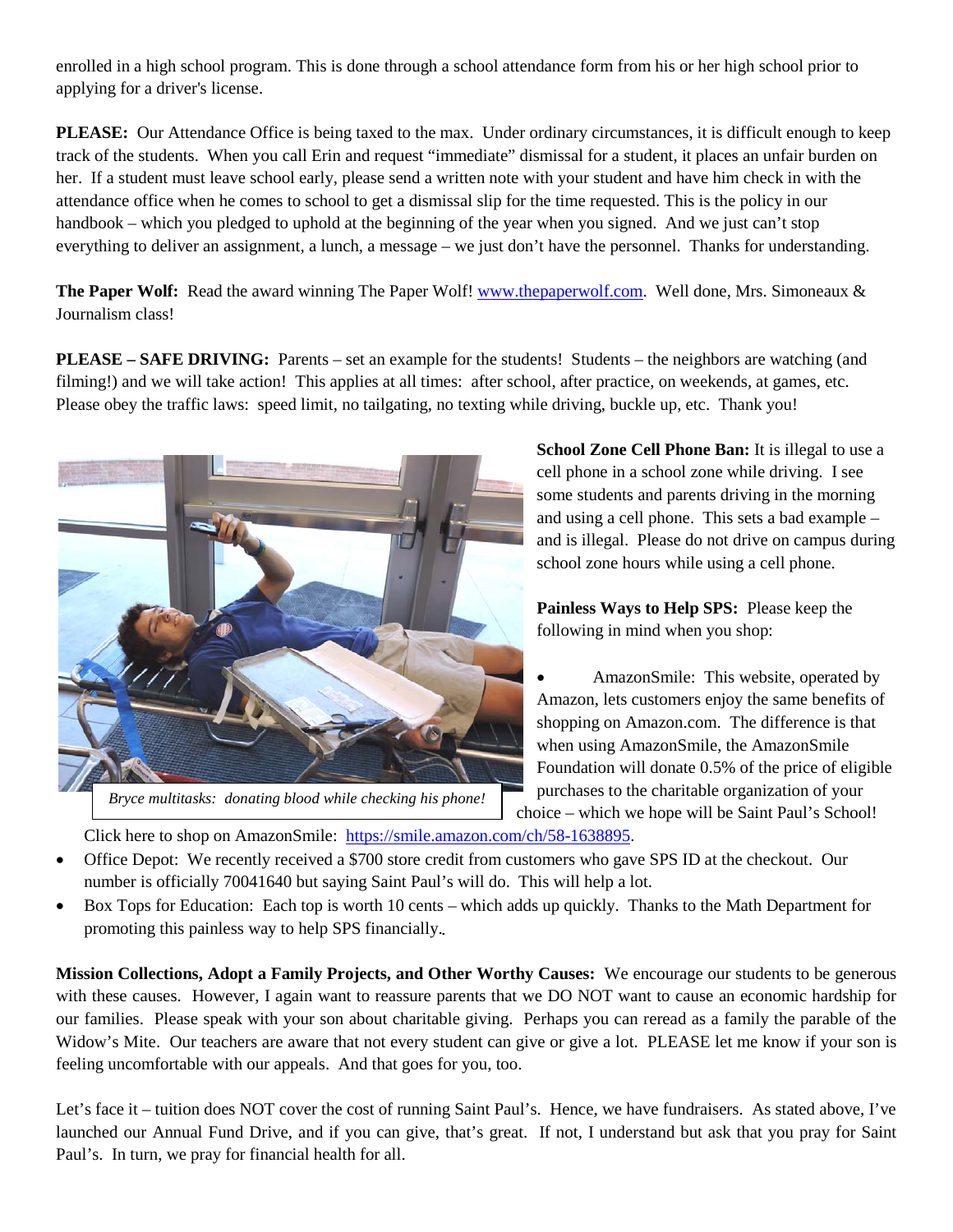### *Dress Uniform Day on Thursday, December 8!*



**Last Tuesday's Assembly:** I hope the students enjoyed our Nov 29 assembly. Here's some of what we did:

Listened to an incredible version of "O Come, O Come Emmanuel" – a traditional Advent song which dates back to the  $12<sup>th</sup>$ century – which was sung by local St. Tammany musician and former SPS Physics teacher Gene Lipps. I explained that the words are based on Isaiah's biblical prophecy and that the word "Advent" comes from the Latin "Ad", meaning "toward" or to" and "venire" which means "to come." Hence, Advent is a prayer of

wanting our Savior "to come to or toward" us. I encourage the students to make the most of these special days. Finally, I had the boys stand and sing along with the recording. It was powerful. I reminded them that we were two weeks away from exams and to start preparing and encouraged them to make the most of this last month of 2016.

- Prayed in a special way, as the first Advent purple prayer candle was lit by junior **Evan Cook**, for those who have suffered loss since our last assembly: Mr. **Lionel Paul Tauzier**, grandfather of pre-freshman Nicholas Cusimano; and, of course, we prayed for Michael Doherty.
- Recognized and congratulated the entire student body, especially the Student Council, for the outstanding Thanksgiving Food Drive to benefit the Covington Food Bank which resulted in almost seven tons of food. I read a letter of gratitude from the Food Bank. They gave themselves a round of applause.
- Recognized and congratulated the eight students who gave up one of their Thanksgiving holidays to work the Covington Rotary Club's Feed the Needy Kick Off Luncheon, held in our Briggs Assembly Center: **Nick Ashton, Matthew Borgatti, Ford Brasher, Evan Cook, Grant Harrison, Will Murphy, Alex Nunez, and Liam Ordoyne**
- While we will honor our state championship cross country team at a special assembly next week, I told the students I would be remiss if I at least didn't mention them, so we gave a state champs a hearty round of applause.
- Recognized and thanked the 2016 Varsity Football Wolves for a great season: District Champs (again!) and State Quarterfinalist. Recognized the All District players on Defense: First Team (Brycen Brown, Bradley Mashburn, Christian Roberts, Tyler Tourelle), Second Team (Taylor Lacoste), Honorable Mention Defense (Brandon Barreiro, Jack Bonaldi, Paul Gremillion, Nick Knobloch, Hayden Ocman, Noah Seiden); First Team Offense (TJ Bedford, Trey Icamina, Karsen Matherne, Austin Means, Matt Myers); Second Team Offense (John'tae McDowell & Corey Williamson), HM Offense (Logan Davenport, Andrew Eikel, Grant Grosch, Own Hnatyshyn) Special recognition goes to Coach Ken Sears for being the District Coach of Year. Thanks, football wolves, for a great season.
- Recognized and thanked the AFJROTC cadets who faithfully posted the colors at every home game.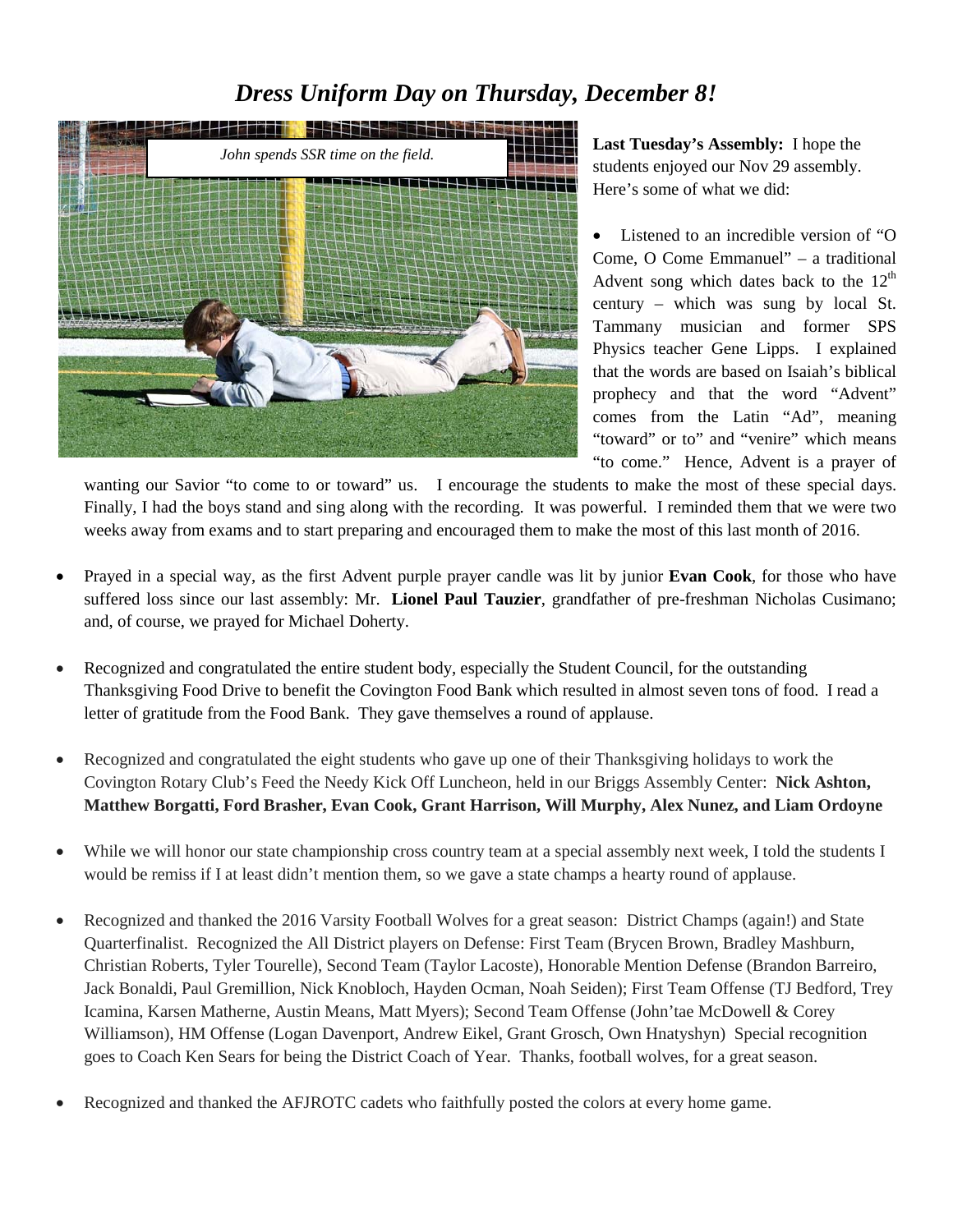- Recognized and thanked Mr. Andrew Moran, Drum Majors Ruston Keller and Alvey Anderson and all of the Marching Wolves for providing great half-time entertainment and spirit through each game, home and away.
- And then, as if by magic, George Frideric Handel's *Water Music* started playing which signaled that our Aqua Wolves were off and swimming in the State Meet – where they finished  $3<sup>rd</sup>$  for the second consecutive year. Our team consisted of only eight swimmers: Jessie Cheng, Tonner Dougherty, Kyle Hladkey, Brenton Larmann, Myers Morgan, Drew Putfark, Alex Rawls, and Jordan Wyble. **Congratulations to Coach Emmit Smith and Moderator Rachael Peak for a job extremely well done!!**
- Recognized and congratulated pre-freshman **Sean Noel** who won second place in the Patriot's Pen Essay Contest sponsored by the Homer Williams VFW Post 8720 in Abita Springs.
- Recognized and congratulated the Wrestling Wolves, who are off to a great start of their sason. In particular, I recognized the following:
	- o Varsity Wrestling -- Mandeville Open . First Place winners: Individual winners **were Brandon Stein, Connor Oviedo, Cole Houser, Shane Ulfers, and Grant Hughes with Jake Arena placing 4th.**
	- o In the Brother Martin Junior High Meet: First Place (Sean Cripple, Carter Duet, Peyton Ward, Nick Raspino & Cole Ulfers); Second Place (Michael Rader, Ben Davidson & Jackson Luscy); Third Place (Jack Ballard, Miles Lindsey, Jacob Frazier & Matthew Gros) and Fourth Place (Sam Davidson, Shep Shaumburt, Ian Bertrand, Blain Cascio & Hal Fox)
	- o In the Saint Paul's Junior High Tournament, First Place went to **Sean Cripple, Michael Rader, Carter Duet Peyton Ward, Ben Davidson, Rhett Barker, Jackson Lusc, Evan Ulfers, Cole Ulfers & Sam Avenel; Second Place went to Blain Cascio, Rannie Walker, & Sam Davidson; 3rd place went to Jacob Frazier, Brenon Leguin, Charlie Layman, Michael Oubre, Jonathan Sheffield, Gavin Sabathier, Matt Gros and 4th place went to, Jack Ballard, Devin Power, & Hal Fox**
	- o Well done, Wrestling Wolves!
	- o
- Recognized and congratulated the writers of The Paper Wolf for some spectacular writing. I projected a paragraph written by Jackson Cretin who was reviewing Habanero's Restauranat and pointed out the awesome alliteration, powerful verb usage and savory, sensory imagery in this writing. Here's the paragraph that I used: *I picked up one of the beautiful blue-green tortillas, and it smelled of bacon and chipotle peppers. As I took my first bite, all the flavors exploded out of it. I got a bite of the shrimp, and a small bite of the bacon-wrapped cream-cheese-stuffed jalapeños. The bacon and cream cheese created the perfect combination of crispy and creamy. Next, I tried the tortilla soup, and it was outstandingly cheesy with fresh fried tortilla strips on top and a deep, smoky flavor. Furthermore, the excess of everything made the food over-the-top good.* Well written, Jackson!
- •
- Recognized and congratulated freshman Sean Noel for winning second place in the Homer Williams VFW Post's Voice of Democracy essay contest. Well done, Sean!
- •
- Recognized and congratulated William Huertin and Ryan Flood for their athletic signings at Rhodes College (baseball) and Belmont Abbey College (lacrosse), respectively.
- •
- Promoted our annual blood drive on Dec 1.
- •
- I then asked the boys to sing the Fight Song for all the activities happending these days. I asked them to sing with one tempo – that of the band's recording. For the most part, they did so – finally!

•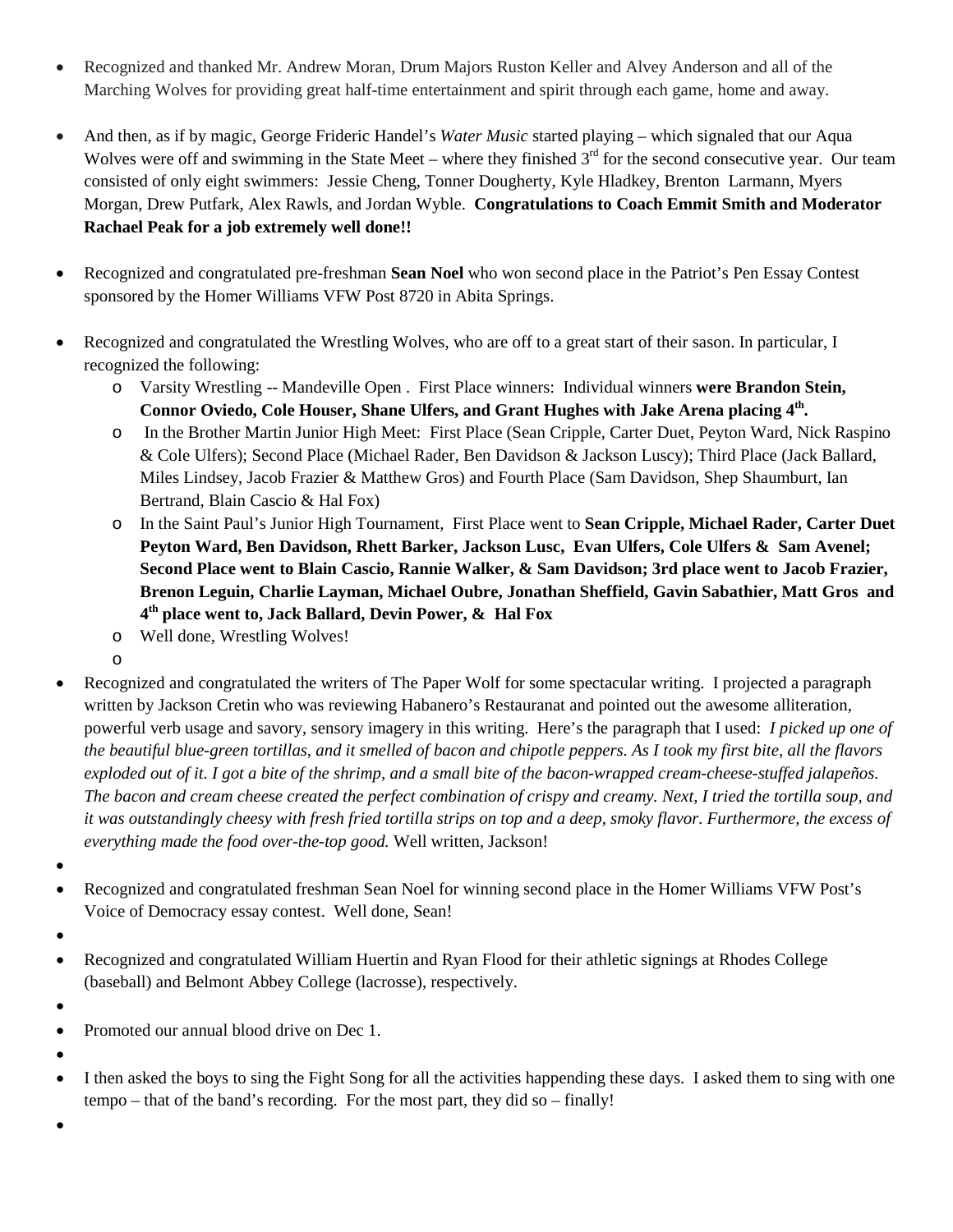- I then projected two complimentary emails we received recently. *Here's the first one from Mrs. Vita Dickens, Assistant Principal of Our Lady of the Lake Roman Catholic School: Please award the students listed below 4 service hours. They were amazing on Saturday evening. They risked missing LSU's kickoff to help clean up after our American Girl event: Connor McCarthy, Bam Barriero, Carson Matherne, Trey Icamina, Cade Icamina, Jared Kreeger, Michael Algero, Jack Vining, Owen Hnatyshin, Bear Palazzo, Andrew Eikel.* The second email was from Ms. Linda Ban, Academic and Career Advisor at Southeastern Louisiana University: *I have enjoyed every single student from St. Paul's that has come our way, here at Southeastern. They are prepared for College and are very well mannered; a delight!* I show emails like this to the boys so they know the respect that people have for Saint Paul's – and that they have an obligation not to do anything to tarnish that respect.
- •
- I then closed the assembly by having the boys sing "Wait for the Lord" which was very moving. I then encouraged the students to make the most of Advent and to join us in the chapel at 7 am on Wednesday mornings for mass. I told the students about Maranatha – the one word prayer which means "Come, Lord" and encouraged them to say it frequently during Advent.
- As the Advent candle was extinguished by junior **Nick Picone**, I reminded the students that they must leave the gym and be the Light of God to all whom they meet.The students then sang along to the strains of "O Come O Come Emmanuel" and exited to same. It was a great assembly -- at least I thought so!

# *Dress Uniform Day on Thursday, December 8!*

**H of the W:** Some library book & computer humor in honor of Dewey Decimal Day on Dec 10:

- *What did one math book say to the other math book?"Do you want to hear my problems?"*
- *What do planets like to read? Comet books.*
- *What part of a library computer does an astronaut like best? The space bar.*
- *Why did the library computer sneeze? It had a virus.*
- *Where do library computers take their pets when they get sick? To the Intervet.*
- *How do librarians file melted marshmallows? According to the Gooey (Dewey) Decimal System.*
- *What did the spider do inside the library computer? It made a Web page.*
- *When the cold wind blows, what does a book do? It puts on a book jacket.*
- When the squirrels sneak into the library to use the computers, where do they go? On the Inter-nut.
- *Where are there more nobles than in the royal court? In the library. All the books have titles.*
- *When a knight read a book, who was always at his side? His page.*
- *What do you do if a dragon bites your library book? Take the words right out of his mouth.*
- *When spiders go on the Internet, what do they visit first? Charlotte's Web Site.*
- *Why did the librarian slip and fall on the library floor? Because she was in the non-friction section.*
- *Why did the vampire check out a drawing book? He wanted to learn how to draw blood.*
- *Why was the T-Rex afraid to go to the library? Because her books were 60 million years overdue.*



*Key Club members care for the campus vegetable garden which benefits the Covington Food Bank.*

• *Why is that book you want always in the last place you look? Because once you find it, you stop looking.*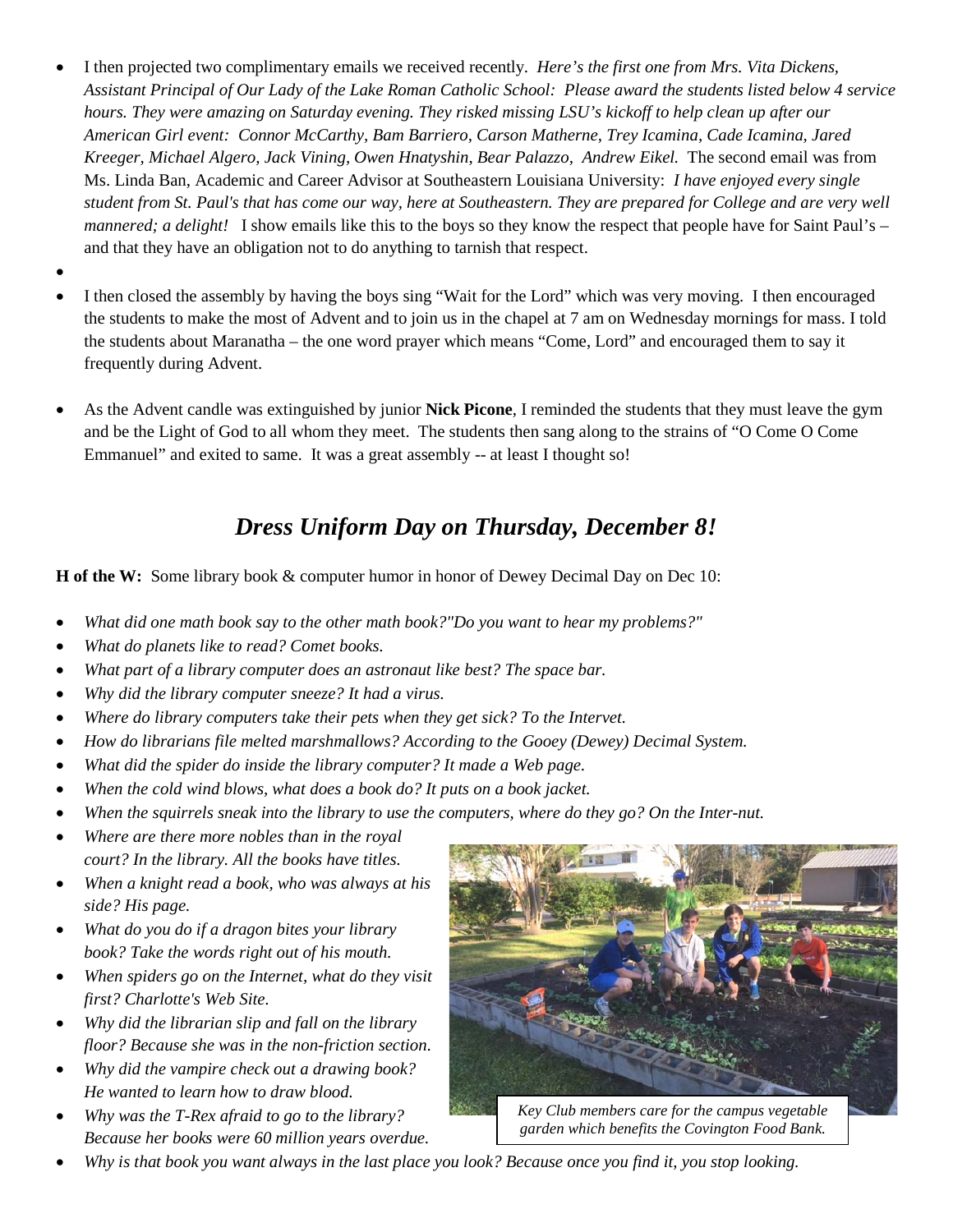- *What building has the most stories? The library, of course!*
- *When a librarian goes fishing, what goes on her hook? A bookworm, of course.*
- *What does the mummy do when he goes to the library? He gets all wrapped up in a good book.*
- *OK, I'll stop!*

#### **A Look Ahead**

#### **December**

- 1 Blood Drive
- 6 Pack Time (Luminaria Bags)
- 8 Mass- Snack Day Dress uniforms Luminaria event in PM
- 10 ACT on Campus
- 13 -16 Exams; Christmas holidays begin at 11 am on the  $16<sup>th</sup>$

### **January**

- 3 Classes resume from Christmas holidays (yes, I know this is a day earlier than the public schools)
- 4 6 Senior retreat

## First Semester Exam Schedule December 2016

Regular classes in periods GAB Monday, December 12 – GAB(C) Review for Period A Exam

#### **SPECIAL EXAM SCHEDULE (With SSR & CNN)**

| (80 Minute Classes)    |                                    |  |
|------------------------|------------------------------------|--|
| 7:40                   | Chimes                             |  |
| $7:45 - 9:20$ Period G |                                    |  |
|                        | $9:27 - 11:02$ Period A/SSR        |  |
| $11:02 - 11:42$ Lunch  |                                    |  |
| $11:47 - 1:12$         | Period B                           |  |
|                        | 1:19 $-$ 2:04 Period A Exam Review |  |
| 2:10                   | Dismissal                          |  |
|                        |                                    |  |

Tuesday, December 13

#### **Special Exam/Prayer Service/President's Assembly/Snack Schedule**

- 8:15 -8:30 Prayer, Roll and Announcements 8:30 – 10:00 Period A Exam 10:05-10:45 Advent Prayer Service (Gym)
- 10:55- 11:40 Period B Review
- 11:40-12:25 Lunch
- 12:30-1:00 President's Assembly (Gym)
- 1:00-1:15 Break
- $1:15 2:00$  Period C Review
- 2:10 Dismissal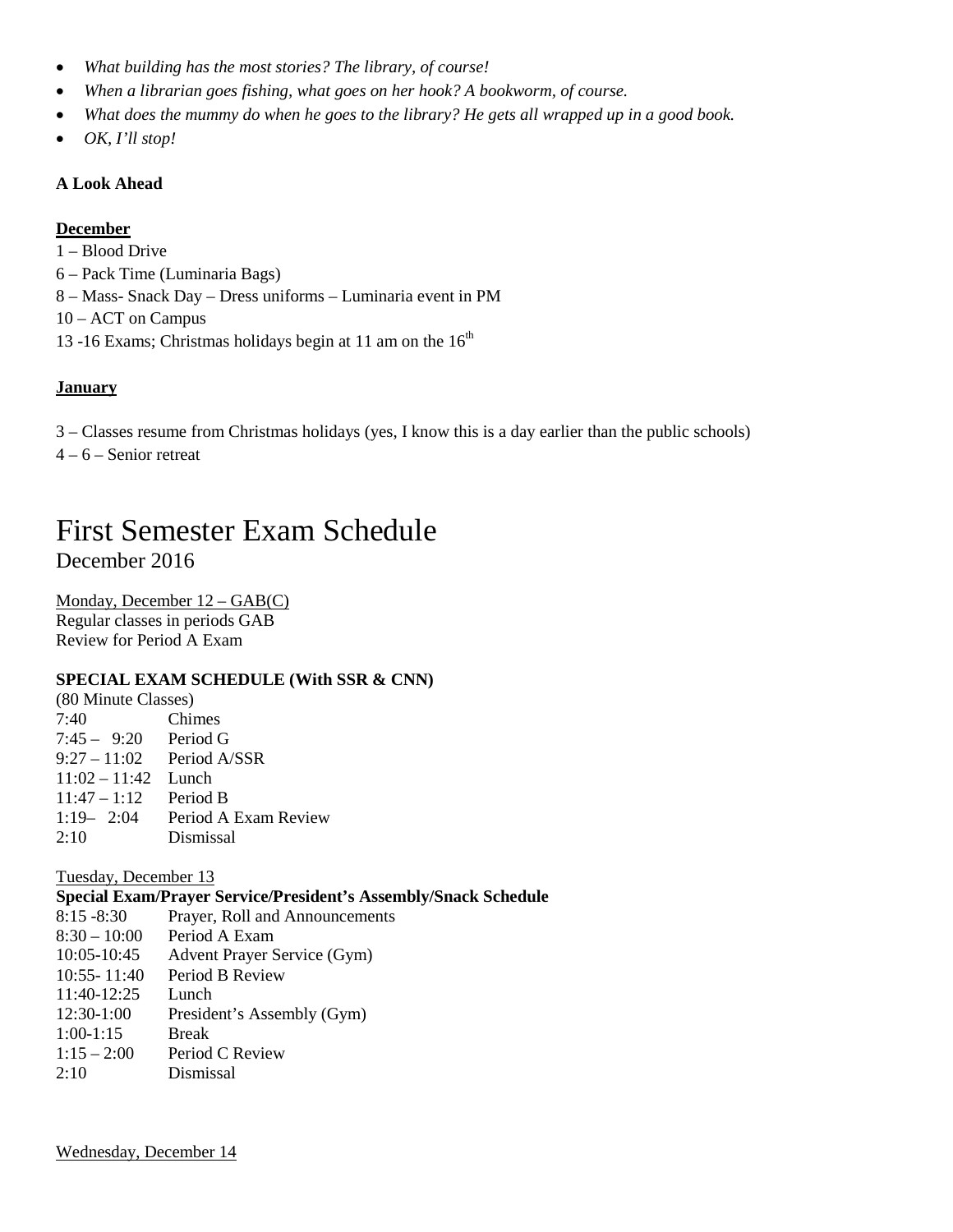| $8:15 - 8:30$<br>$8:30 - 10:00$ | Prayer, Roll and Announcements<br>Period B Exam |                                                                |
|---------------------------------|-------------------------------------------------|----------------------------------------------------------------|
| $10:00-10:10$                   | <b>Break</b>                                    |                                                                |
| $10:10-11:40$                   | Period C Exam                                   |                                                                |
| 11:40-12:25                     | Lunch                                           |                                                                |
| $12:30-1:15$                    | Period D Review                                 |                                                                |
| $1:20-2:05$                     | Period E Review                                 |                                                                |
| 2:10                            | Dismissal                                       |                                                                |
|                                 |                                                 |                                                                |
| Thursday, December 15           |                                                 |                                                                |
| $8:15 - 8:30$                   | Prayer, Roll and Announcements                  |                                                                |
| $8:30 - 10:00$                  | Period D Exam                                   |                                                                |
| $10:00-10:10$                   | <b>Break</b>                                    |                                                                |
| $10:10-11:40$                   | Period E Exam                                   |                                                                |
| 11:40-12:25                     | Lunch                                           |                                                                |
| $12:30-1:15$                    | Period F Review                                 |                                                                |
| $1:20-2:05$                     | Period G Review                                 |                                                                |
| 2:10                            | Dismissal                                       |                                                                |
|                                 |                                                 |                                                                |
| Friday, December 16             |                                                 |                                                                |
| $8:15 - 8:30$                   | Prayer, Roll and Announc.                       |                                                                |
| $8:30 - 10:00$                  | Period F Exam                                   |                                                                |
| $10:00-10:10$                   | <b>Break</b>                                    |                                                                |
| $10:10-11:40$                   | Period G Exam                                   |                                                                |
| 11:45                           | Dismissal                                       | Robo-Wolves finished in FIRST PLACE in weekend Vex Robotics    |
|                                 |                                                 | competition against 22 schools at Holy Cross. Congratulations, |

# *Dress Uniform Day on Thursday, December 8!*

*Robo-Wolves! We are very proud of you!*

Whew! I've taxed your patience again this week!

As usual, I'll close with my usual paraphrase of one of my favorite NPR radio shows (which I'm listening to as I write and LOLing): well, it's happened again – you've squandered perfectly good time reading my ramblings! Let me know if there's an issue you would like me to address in my newsletters or a question you think applies to others.

Pray that things go well! We're already reached the eighth week of the second quarter! Time marches relentlessly on, and the only thing we can do about it is decide how we use each second of each minute of each day of each week of each month of each….OK, you get the idea.

May our year be one of grace and blessing! Know of my prayer for you and your family. Again, thanks for being part of the 2016 - 17 edition of Saint Paul's – our  $105<sup>th</sup>$  year of existence!

Brother Ray Bulliard, FSC Praying for Patience this Advent as the 17<sup>th</sup> Christian Brother President of Saint Paul's School

*Thursday, Dec 8 is a Dress Uniform Day!*